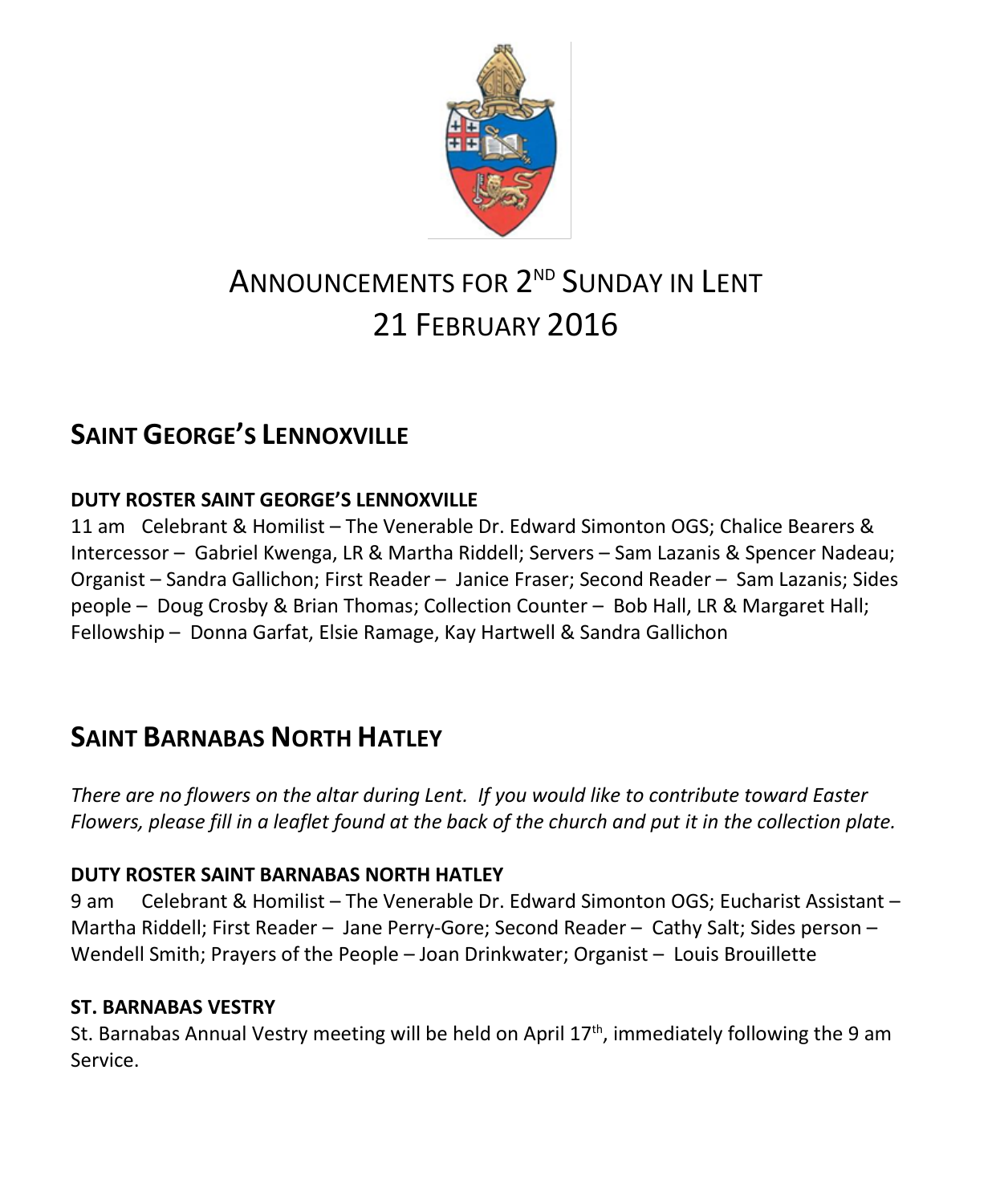## ON THIS WFFK

#### **SUNDAY SCHOOL – LENNOXVILLE**

There will be Sunday School on February 21. No Sunday School Feb. 28.

#### **DR. WHO SOCIETY – LENNOXVILLE**

Meets Thursdays from  $7 - 10$  pm in the Main Hall at St. George's Lennoxville.

### **The Nicene Creed: What Does the Church REALLY Believe?** – **St George's, Lennoxville** *Wednesday, February 24 – March 23, 6:00 pm*

A six weeks course on the Nicene Creed led by the Archdeacon will be held on the Wednesday Evenings in Lent. This course is particularly suitable for those of mature years considering preparation for the Sacrament of Confirmation. It is also suitable for those interested in the theology and philosophy of foundational Christian thought. Participants need not be Christians, but the course is for all those who are interested in what the Church REALLY believes as opposed to what most people THINK it believes. Conversation will take part over a Lenten soup supper.

### **Six Week Lenten Reflection Group – St George's, Lennoxville**  *Tuesday, February 16 – March 22, 9:00 – 10:00 am*

All are welcome for an hour of quiet reflection on the lectionary readings for Lent. We will use the method of lectio divina to listen for God's Word speaking in our lives. All materials are provided and there is no need to sign up. Please just come when you can. It is cold outside, but this group is warm and welcoming. If you have any questions, please contact [lynndillabough@gmail.com](https://webmail.ubishops.ca/owa/redir.aspx?SURL=gJAaQmXdJrAJmmsLIUsCBnpsgFgooUUINemiAuOcj2MA77Qn_yfTCG0AYQBpAGwAdABvADoAbAB5AG4AbgBkAGkAbABsAGEAYgBvAHUAZwBoAEAAZwBtAGEAaQBsAC4AYwBvAG0A&URL=mailto%3alynndillabough%40gmail.com) 

### **BINGO – NORTH HATLEY**

Meals on Wheels North Hatley are having a Bingo afternoon on Feb. 24th from 1 to 3:30 at the Community Centre . Reservations are requested. Please call Joan Mills 819-842- 2128.

### **EASTER EGG ORDERS - LENNOXVILLE**

The Evening ACW is now taking orders for Easter eggs. Flavors: almond, cherry, chocolate, coconut, maple walnut, peanut butter, peppermint, vanilla. \$5 each. Contact a member of the Evening ACW to order your Easter eggs or call Margie Woollerton 819-346-6784. Deadline for orders is February 28.

Help making the Easter eggs would be appreciated on Feb. 29-March 1, March 7-8, March 14-15.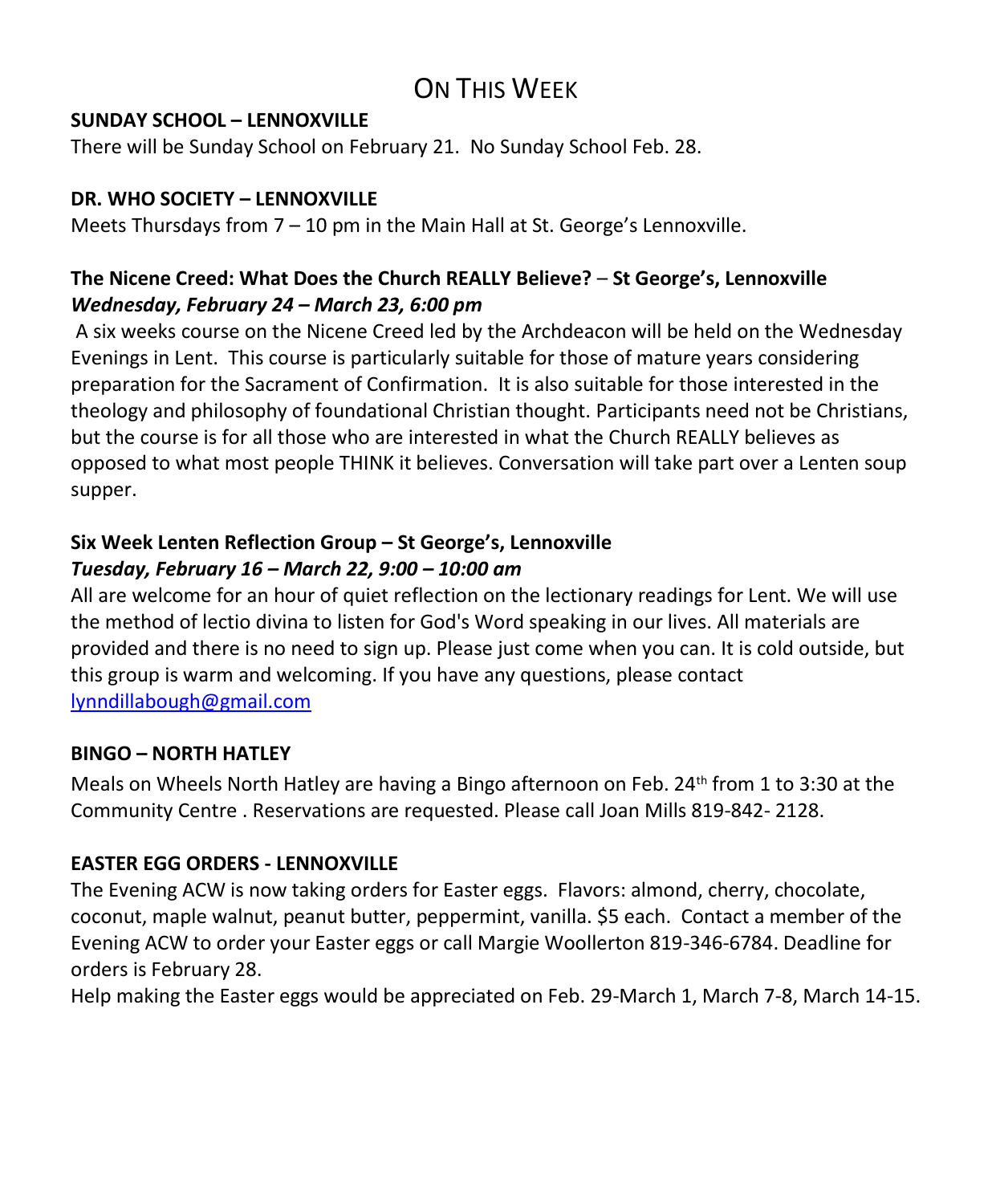## SERVICES THIS WEEK

| <b>TODAY</b>       | 9 AM              | <b>HOLY EUCHARIST</b>      | <b>NORTH HATLEY</b> |
|--------------------|-------------------|----------------------------|---------------------|
|                    | $9:15 \text{ AM}$ | <b>BAS MORNING PRAYER</b>  | <b>MAGOG</b>        |
|                    | <b>11 AM</b>      | <b>HOLY EUCHARIST</b>      | LENNOXVILLE         |
| <b>NEXT SUNDAY</b> | <b>9 AM</b>       | <b>BCP MATTINS</b>         | <b>NORTH HATLEY</b> |
|                    | 9:00 AM           | <b>HOLY EUCHARIST</b>      | <b>AYER'S CLIFF</b> |
|                    | $9:15 \text{ AM}$ | <b>HOLY EUCHARIST</b>      | <b>MAGOG</b>        |
|                    | 11AM              | <b>SERVICE OF THE WORD</b> | LENNOXVILLE         |
|                    | 11 AM             | <b>HOLY EUCHARIST</b>      | <b>COATICOOK</b>    |

## DEANERY MEETINGS AT ST GEORGE'S LENNOXVILLE

#### **DEANERY WORSHIP MINISTRY TEAM**

Meets Tuesday, February 23 at 10:00 – 11:00 am in the Upper Room

#### **LECTIO DIVINA**

Every Tuesday from 9 – 9:55 am in the Upper Room, St. George's Lennoxville.

## UPCOMING EVENTS

#### **VESTRY REPORTS – LENNOXVILLE**

Vestry reports for St. George's Lennoxville should be submitted to Father Edward Simonton via email [edwardsimonton@gmail.com.](mailto:edwardsimonton@gmail.com) The date for Vestry will be announced later.

#### **PANCAKE BREAKFAST – NORTH HATLEY**

The NHRS Pancake Breakfast will be held on March 19<sup>th</sup> from 8 AM on.

#### **WORLD DAY OF PRAYER – LENNOXVILLE**

The World Day of Prayer service will be held on Friday, March 4 at 2 pm at Greenridge Baptist Church. All welcome.

#### **EDUCATION FOR MINISTRY - YEAR ONE: September 2016 until June 2017**

Beginning in September, there will be an opportunity for new participants from the deanery to begin the Education for Ministry program. Now is the time to start thinking about this. EfM is a four-year program of theological education for lay people. The commitment is high, but the rewards are many as you learn to reflect theologically on your own life and on the world in which we live. First year involves an intensive study of the Old Testament scriptures. The following three years are on the topics of: New Testament, Church History, Theology, Ethics, and